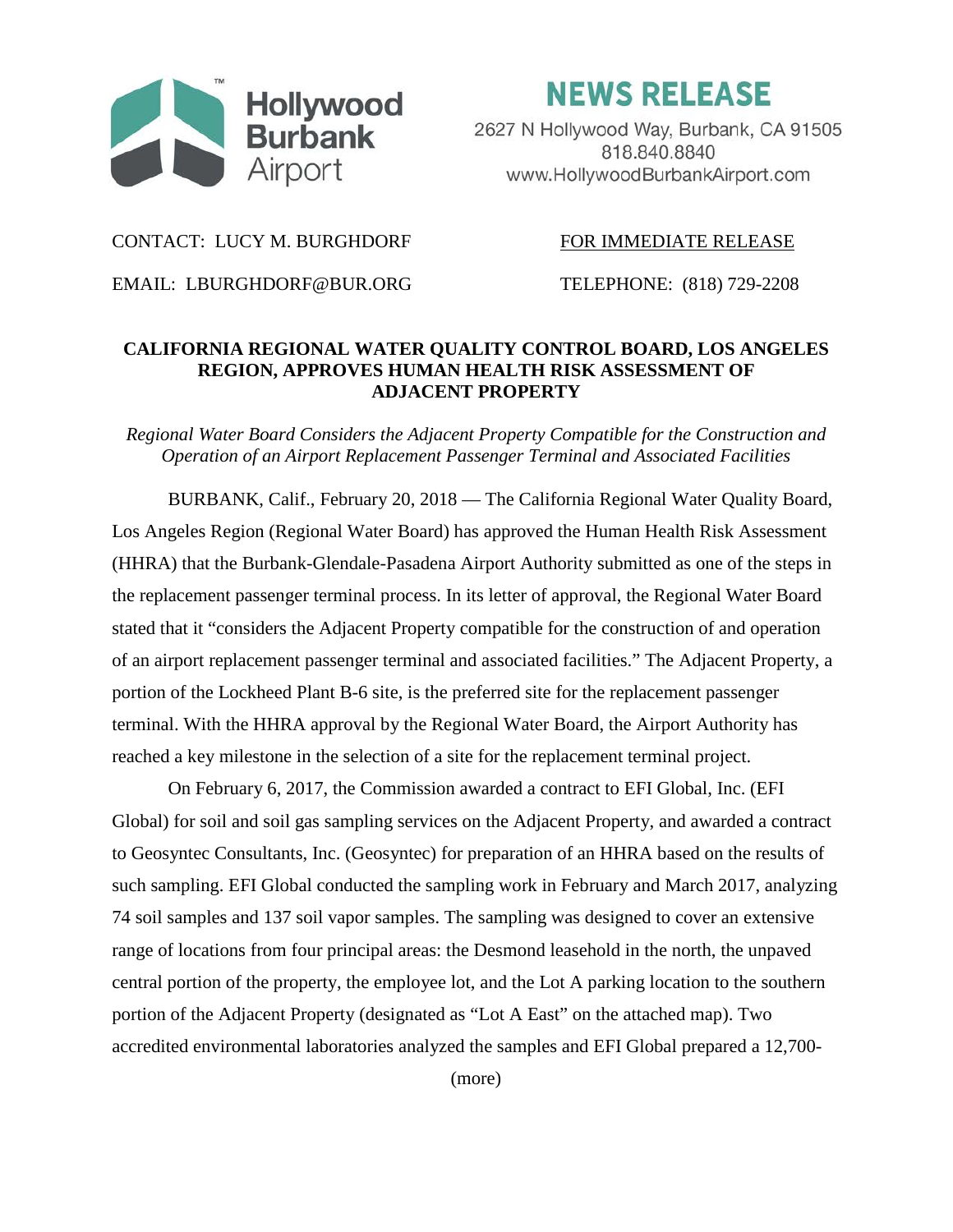## REGIONAL WATER QUALITY CONTROL BOARD APPROVES HHRA 02/20/18  $2 - 2 - 2 - 2$

page summary report, including all laboratory reports, boring logs, chain-of-custody documents and waste disposal manifests.

The HHRA utilizes risk screening levels to calculate the potential health risks to two types of individuals: construction contractor employees building the proposed project and future employees at the replacement passenger terminal, including vendor employees, Transportation Security Administration staff and others. Risk screening levels determine whether the risk posed by chemicals detected in the environment is at a *de minimis* level or is at a level that would require a more detailed site-specific review.

Based upon standard screening levels published by both the California Environmental Protection Agency and the United States Environmental Protection Agency, Geosyntec concluded that the calculated cancer risks and noncancer hazard indexes are at or below the *de minimis* level for construction workers and airport workers. Because the calculated cancer risk and noncancer hazard indexes are below *de minimis* levels for full-time airport workers, Geosyntec's report concluded that "the risk and hazard to an occasional airport visitor would also be below *de minimis* levels." The Regional Water Quality Board approved these findings.

Once the Commission has selected a site for the replacement passenger terminal, the Airport Authority will also submit a Soil Management Plan to the Regional Water Board for review prior to the start of construction activities. The Airport Authority will implement the Soil Management Plan as part of project design features contained in the Final Environmental Impact Report and the Development Agreement for the replacement passenger terminal project. The Soil Management Plan will minimize soil and dust exposure to the construction workers and to neighboring property owners and users.

The Regional Water Board's letter of review and the final HHRA are now available to the public on the Documents page of the Airport Authority's replacement passenger terminal website, [http://BURreplacementterminal.com/documents/.](http://burreplacementterminal.com/documents/)

(more)